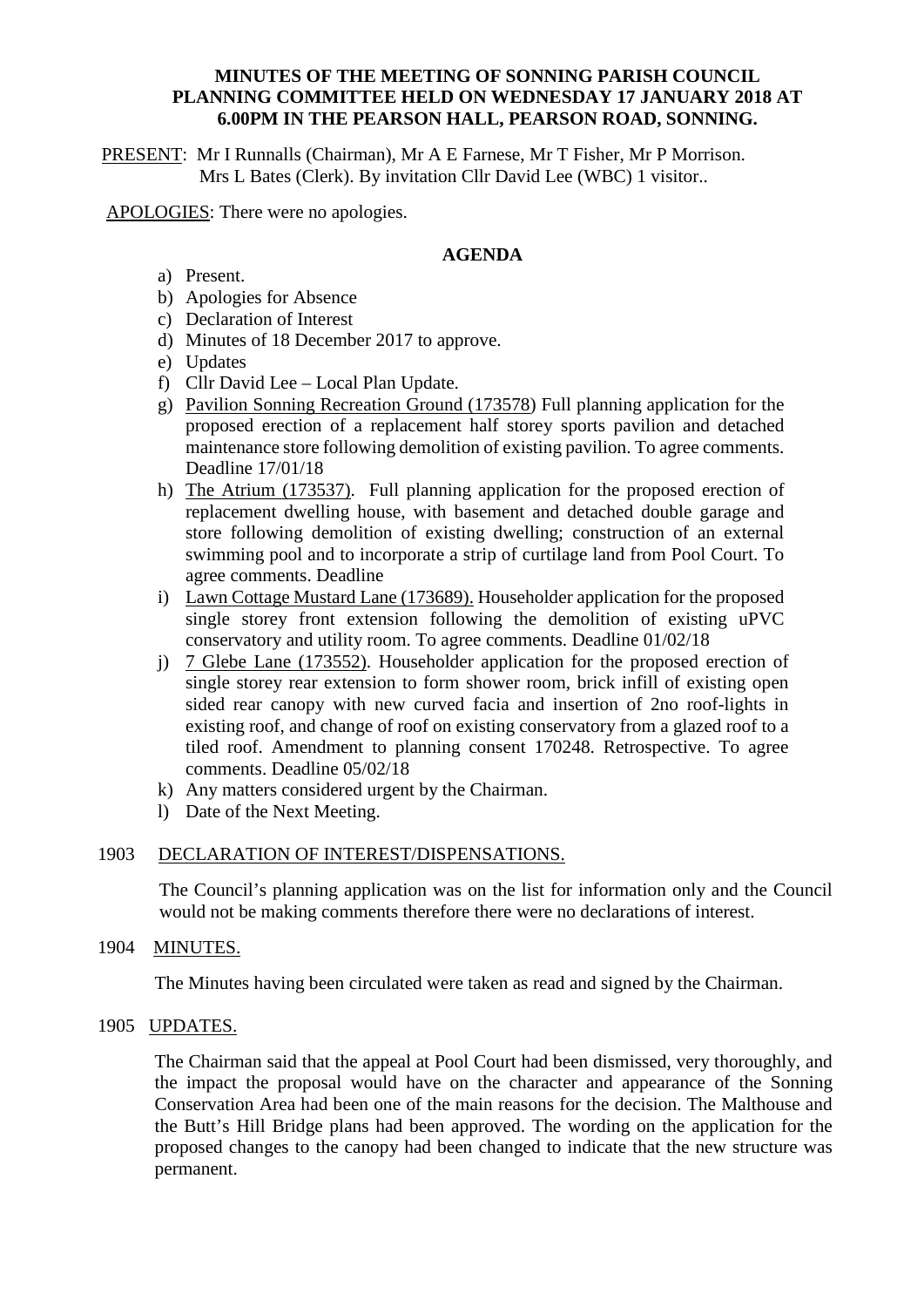Cllr Lee said that WBC were currently updating the Local Plan and asked who had attended the Local Plan – Site Assessment Engagement meeting. The Chairman and Mr Fisher confirmed that they had. Cllr Lee said that the government had changed the way that Local Authorities planned for development, particularly for new housing. Previously, numbers of new houses required were set at regional level (in a document called the South East Plan) for each authority to decide. However, now it was the responsibility of individual local authorities to assess how much development was needed in its area and how much should be provided. Wokingham had decided that the best way to achieve the number of houses required (800 per annum) was to build in four strategic locations. This was to stop the ad hock development in rear gardens, where the developer made no contribution to the local infrastructure (under S106). The four locations were, Arborfield Garrison, South of the M4, North and South Wokingham. John Redwood and Cllr Lee had both supported the idea of 4 SDL's and the Inspector had agreed as well. It had been very difficult to implement as no one wanted development in their area. The amount of contributions from developers under the CIL were substantially more than under S106 and this had allowed more infrastructure to be built. By 2026 WBC would have built its housing allocation and they needed to plan for 2026 to 2036. The government's policy now called for local authorities to have a five year housing plan in place however the actual building was not under WBC's control but the developers. One developer, who had planning permission for his site, had leased it out to Disney Studios for eight years so the development would not be built for at least eight years. The government actually wanted 894 homes to be built per year and they believed that the more houses that were built the cheaper the selling price. With developers not building out the planning permissions the Borough would now need to build 1200 houses per annum rather than 894 as Planning Inspectors were using the wrong calculations on which to base the 5 year land supply.

WBC were now working on the Local Plan 2026 to 2036. The call for sites had resulted in 280 sites being put forward and these were now being considered. The University was a major landowner and would like to build on the Wokingham/Bracknell borders but this would result in little or no separation between the two communities, and little between Wokingham/Bracknell and the Greater London Authority. It was important to Wokingham Councillors to retain separation gaps between areas and the Green belt. Wokingham needed a master plan and were considering various options. A new town was a possibility (a joint venture between East Berks/Reading/Wokingham). The 5 year land supply was difficult to achieve with developers holding onto land and Wokingham had asked the Minister to explain how Wokingham could achieve a 5 year land supply in these circumstances. It was clear that Berkshire as a whole had too many houses, the roads were too busy, often leading to gridlock. Businesses' might look at locating in Berkshire but the traffic situation would make it unattractive for their employees etc. and this would dissuade any from setting up new business. Developers however were taking the opportunity of using the Inspectorate's calculations for a 5 year land supply to apply for planning permission on unsuitable sites in green belt/countryside locations and then going to appeal when WBC refused the applications. The Inspectors were upholding more and more appeals of this kind and currently there were 14 such appeals in the Wokingham Borough. WBC were wasting £5million on defending appeals. WBC had fought the Sheeplands appeals, because the owner had increased the use of the site to include uses not suitable in the green belt. The majority of parish council's had written to the Minister with their concerns about the calculations for the 5 year land supply as more and more development was likely to be imposed on them and Cllr Lee urged SPC to do the same, Wokingham should not be penalised for something that was out of their control. Even if WBC did allocate a site for 15000 homes it would be some years before the houses, would be built as the infrastructure had to be built first. Unfortunately Ministers did not understand and this failure, to understand what was happening, was the problem. All Authorities had the same problem and were asking the Government to rethink. Wokingham were prepared to build new homes but it was a matter of where. Of the 280 sites identified in the Call for Sites only 1200 homes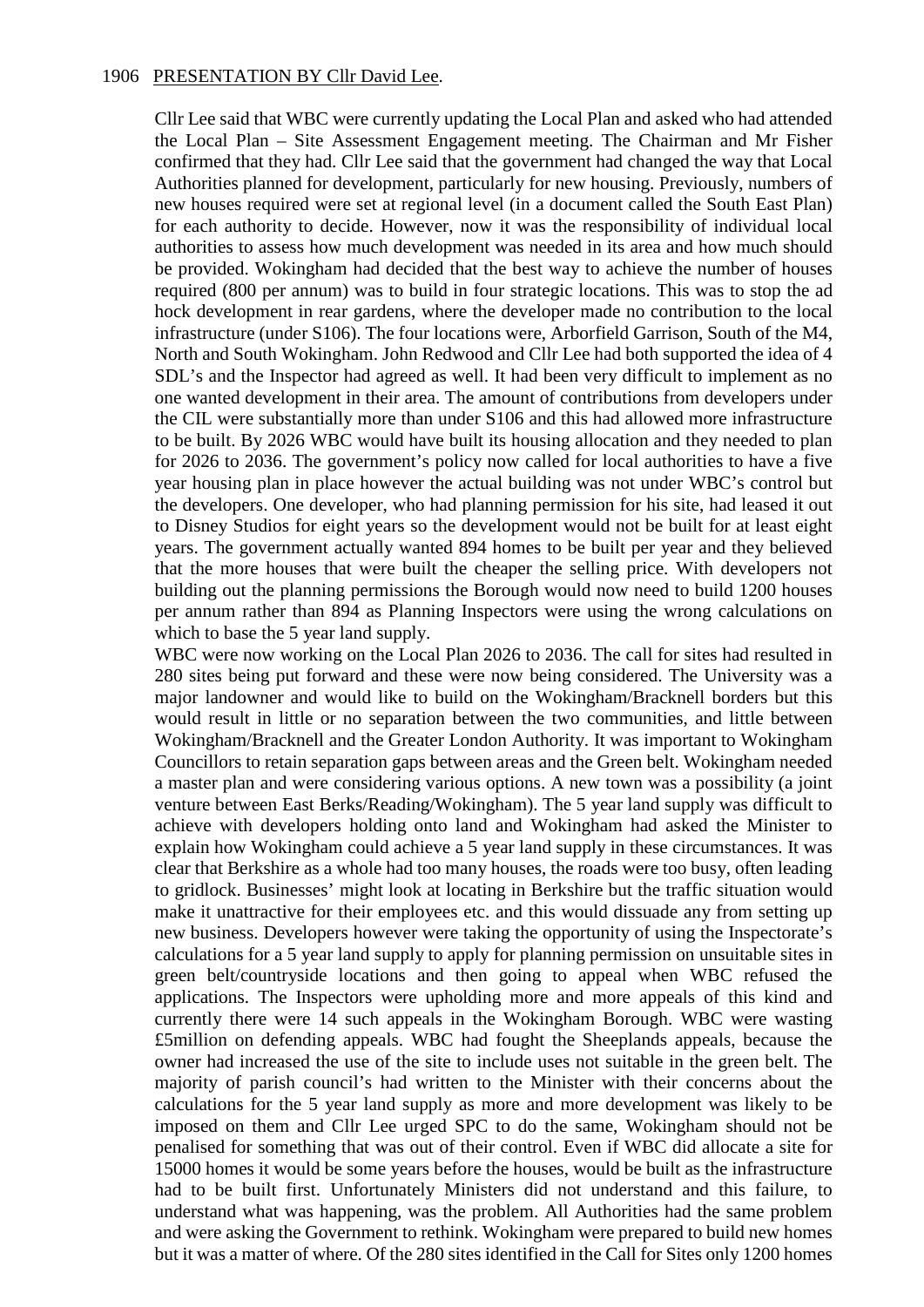would result if planning was approved, there could be another 1800 homes on other sites totalling 3000 so it would need another 2000 to reach the 7000 needed. A Master Plan was required and if WBC didn't have one Reading would develop on their boundaries. The answer was for the Secretary of State to tell the Inspector's to change the current calculations they were using. The 6 Berkshire Unitary Authorities would have a lot going against them if Ministers didn't agree. Jacob Rees Mogg MP had stated the green belt should be built on to ease the housing crises and that planning permission was the problem and John Redwood MP had said that had said that Local Authorities needed to get things right. Cllr Lee agreed to take a question from the floor and Mr Bates asked how the government decided the number of houses allocated to each Authority. Cllr Lee said that it was based on the projection for commercial development. SERPLAN had been based on similar formula. Calculations included the number of people living in an area, based on a typical family of two adults and three children and projected housing needs for that family over a number of years, assuming that the children would move out of the family home and that the parents might then downsize. Wokingham had been allocated larger numbers than the neighbouring Authorities. House prices in Wokingham continued to rise, houses on sale for £250,000 a couple of years ago were now selling for £389,000. The CIL rate had been set at £38,000 per house and it had been suggested that this should rise by inflation and it certainly would rise. Mr Morrison asked if this would just increase the price of houses. Cllr Lee said that houses were not selling and it had been reported that 68% of people could not afford to buy. It had been suggested that the size of houses being built should be limited but developers had objected. Mr Bates asked if there was any way of getting the government to change their attitude. Cllr Lee said that the projected population growth was being projected and other considerations were then factored in but there would come a point when enough would be enough. Cllr Lee said that he would like Sonning to write to the Minister and agreed to send bullet points to the Clerk. Cllr Lee said that he had also written to Sarah Richards the Chief Executive of the Planning Inspectorate. In summing up Cllr Lee said that WBC would look at all the potential sites and the number of homes they would produce. If all parishes were prepared to take some housing it could then be decided what type of housing was required. A scheme for instance for 3-bed terraces that would normally sell for £350,000 could be offered to young people where they bought the house for £250,000. If they sold within a year they would then pay back the £100,000, or, after several years an agreed percentage of the £100,000 back. The Chairman thanked Cllr Lee but said that the green buffers around Sonning were very important. Cllr Lee said that the government policy was the common enemy.

#### 1907 THE ATRIUM (173537).

Mr Fisher said that the applicant already had planning permission for a larger dwelling in a slightly different position on the site. In the circumstances it was agreed to treat this proposal as a fresh application. The proposal was to take a strip of land from the adjoining property, Pool Court, and to re-site the proposed dwelling 3 metres towards Pool Court, the garage would move 5 metres, using this additional piece of land which was now in the ownership of the applicant. The Design Statement said that the move was to accommodate the objections from Star Court. However Mr Fisher understood that the restrictive covenant had covered an area of land on the site and moving the proposed dwelling had now moved it outside this area. Overall the proposed dwelling was 4% less than the previous proposal but many of the previous objections applied to the new proposal. Several trees had already been removed but these had been approved in the previous approval. One neighbour had concerns about potential damage to their property from the numerous lorries accessing the site. Following discussion it was agreed to reuse the earlier comments where they still applied, to refer to the Inspectors views when dismissing the appeal on Pool Court and to mention the above observations.